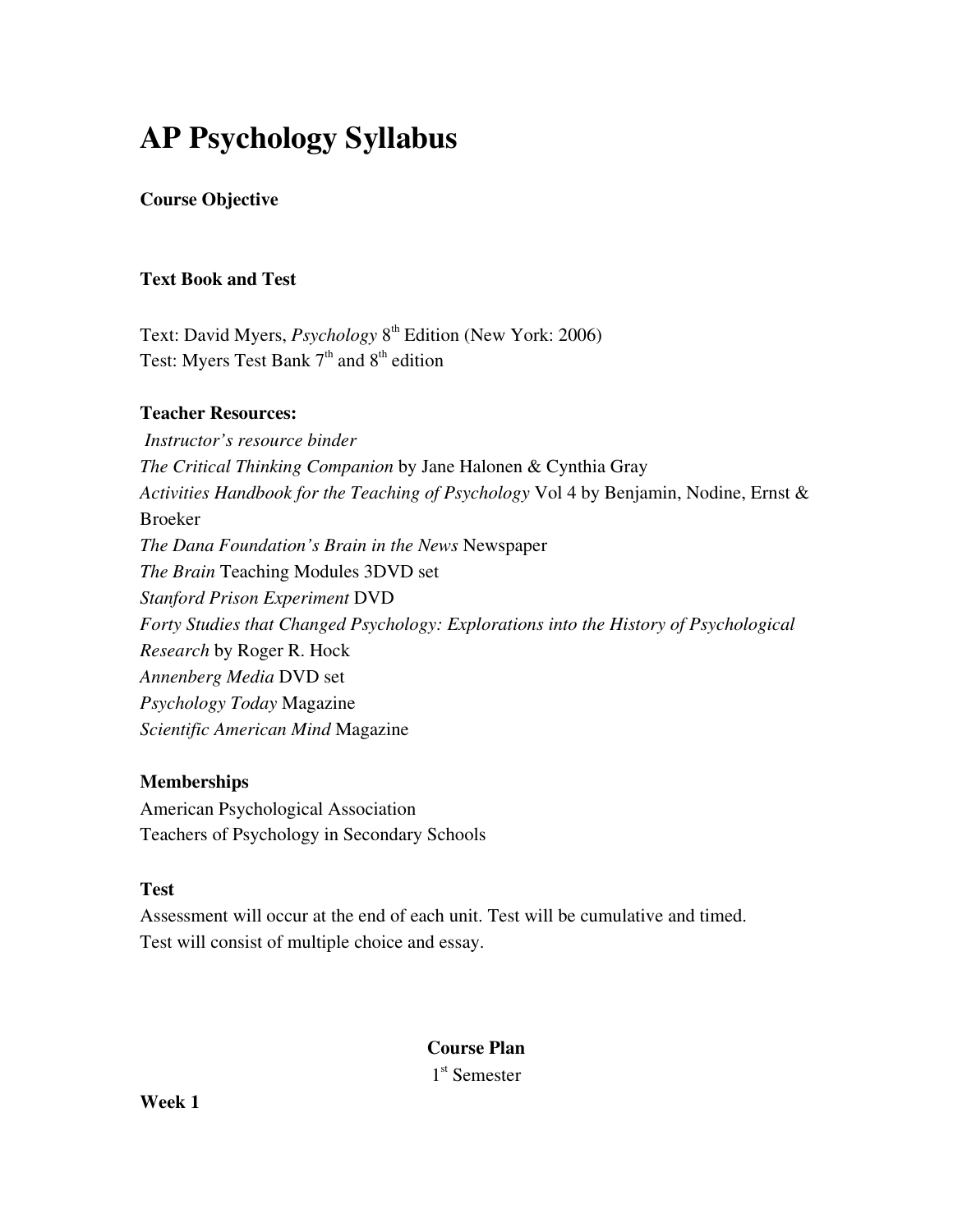## I. History and Approaches

- A. Psychological Roots
	- 1. Prescientific Psychology
	- 2. Contributors: Wundt, Darwin, Hall, James, Freud, Watson
- B. Contemporary Psychology
	- 1. Three Main Levels of Analysis
	- 2. Psychology's Subfields

## Week 2 and 3

#### II. Research Methods Thinking Critically

- A. Need for Psychological Science
	- 1. Limits of intuition and Common Sense
	- 2. Scientific Attitude
	- 3. Scientific Method
- B. Description
	- 1. Case Study
	- 2. The Survey
	- 3 Naturalistic Observation

#### C. Correlation

- 1. Correlation and Causation
- 2. Illusory Correlations
- 3. Random Events
- D. Experimentation
	- 1. Cause and Effect
	- 2. Evaluating Therapies
	- 3. Independent and Dependent Variables
- E. Statistical Reasoning
	- 1. Describing Data
	- 2. Making Inferences

## Week 4 and 5

- III. Neuroscience and Behavior
	- A. Neural Communication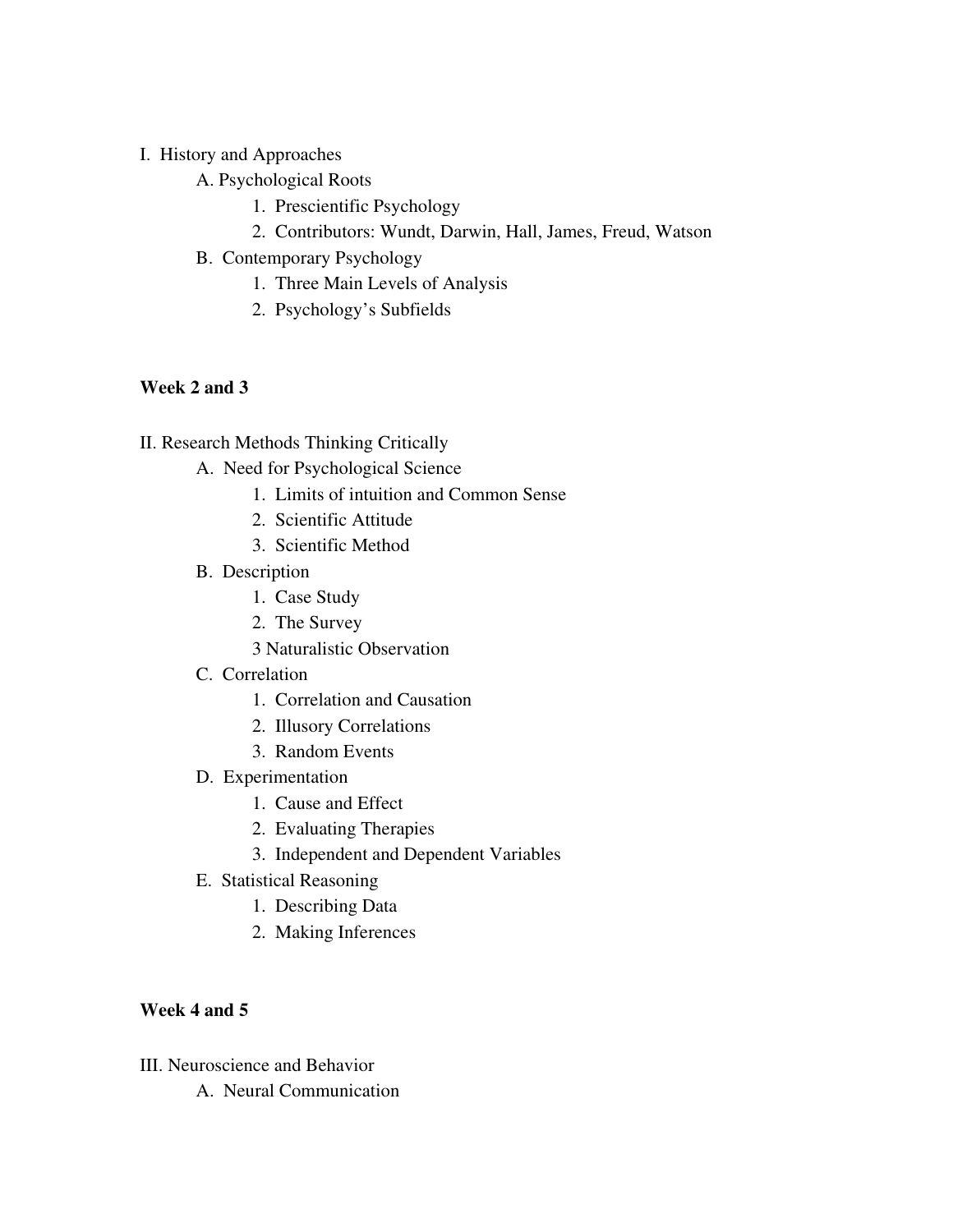- 1. Neurons and Communication
- 2. How Neurotransmitter Influence us
- 3. Agonistic vs. Antagonistic
- B. Nervous System
	- 1. Peripheral Nervous System
	- 2. Central Nervous System
- C. Endocrine System
	- 1. Label structures and functions worksheet
	- 2. Hormones and effects on behavior

- D. Brain
	- 1. Older Brain Structures
	- 2. Cerebral Cortex
	- 3. Broca, Wernicke, Fritsch, Hitzig, Penfield, Gall
	- 4. Hemisphere Specialization
	- 5. Brain Module DVD
	- 6. Brain Label Activity
	- 7. Divided Brain
	- 8. Split Brain Activity

#### Week 7 and 8

#### IV. Nature vs. Nurture and Human Diversity

- A. Behavior Genetics
- B. Evolutionary Psychology
- C. Parents and Peers
- D. Cultural Influences
- E. Gender Development

#### Week 9

V. States of Consciousness

- A*.* Sleep and Dreams
	- 1. Circadian Rhythms
- *B*. Questionnaire: owl or lark?
	- 2. Sleep Stages
	- 3. Sleep Disorders
	- 4. Dreams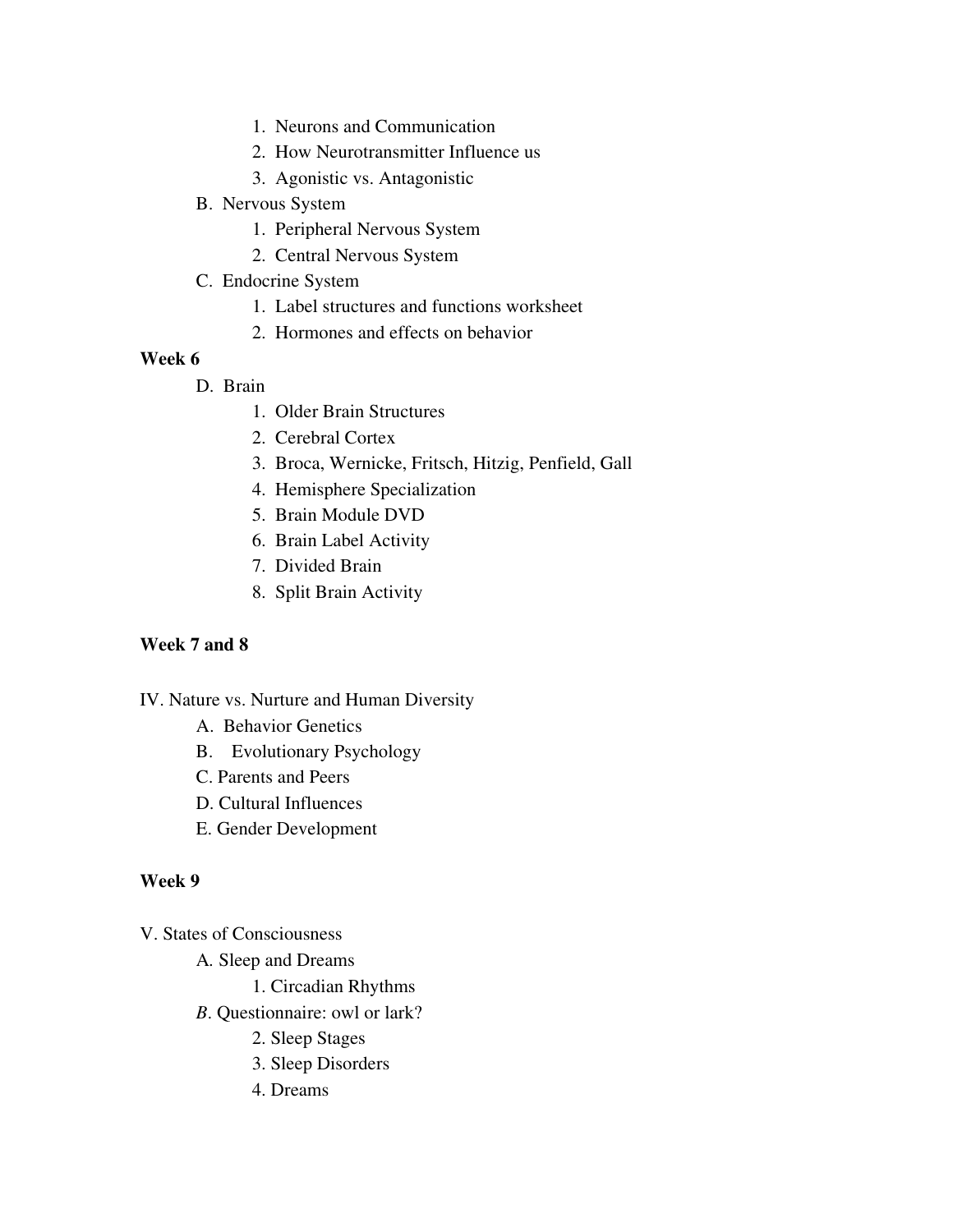- C. Sleep Activity
- *D.* Hypnosis

1. Facts and Falsehoods

- E. Activity can you be Hypnotized
- F. Video: Zimbardo Hypnosis
- G. Drugs and Consciousness
	- 1. Dependence and Addiction
	- 2. Psychoactive Drugs
	- 3. Addictive Behaviors
- H. Gambling, Shopping, Eating, Smoking

#### Week 10 and 11

- VI*.* Developing Through the Life Span
	- *A.* Prenatal Development and the Newborn
		- 1. Conception
		- 2. Prenatal Development
		- 3. Newborn
	- B. Infancy and Childhood
		- 1. Physical Development
		- 2. Social Development
		- 3. Erickson's Eight Ages of Man
		- 4. Kohlberg's Moral Reasoning
		- 5. Activity: Bring a toy and explain how it helps
		- 6. Cognitive Development
	- C. Piaget' Stages
		- 1. Group Demonstration: Each of Piaget's stages
		- 2. Activity: Can you pick the stage
	- D. Issues
		- 1. Continuity and Stages
		- 2. Stability and Change

#### Week 12

VII. Personality

A. Psychoanalytic Perspective

- 1. Levels of Consciousness
- 2. Neo-Freudian and Psychoanalytic Perspective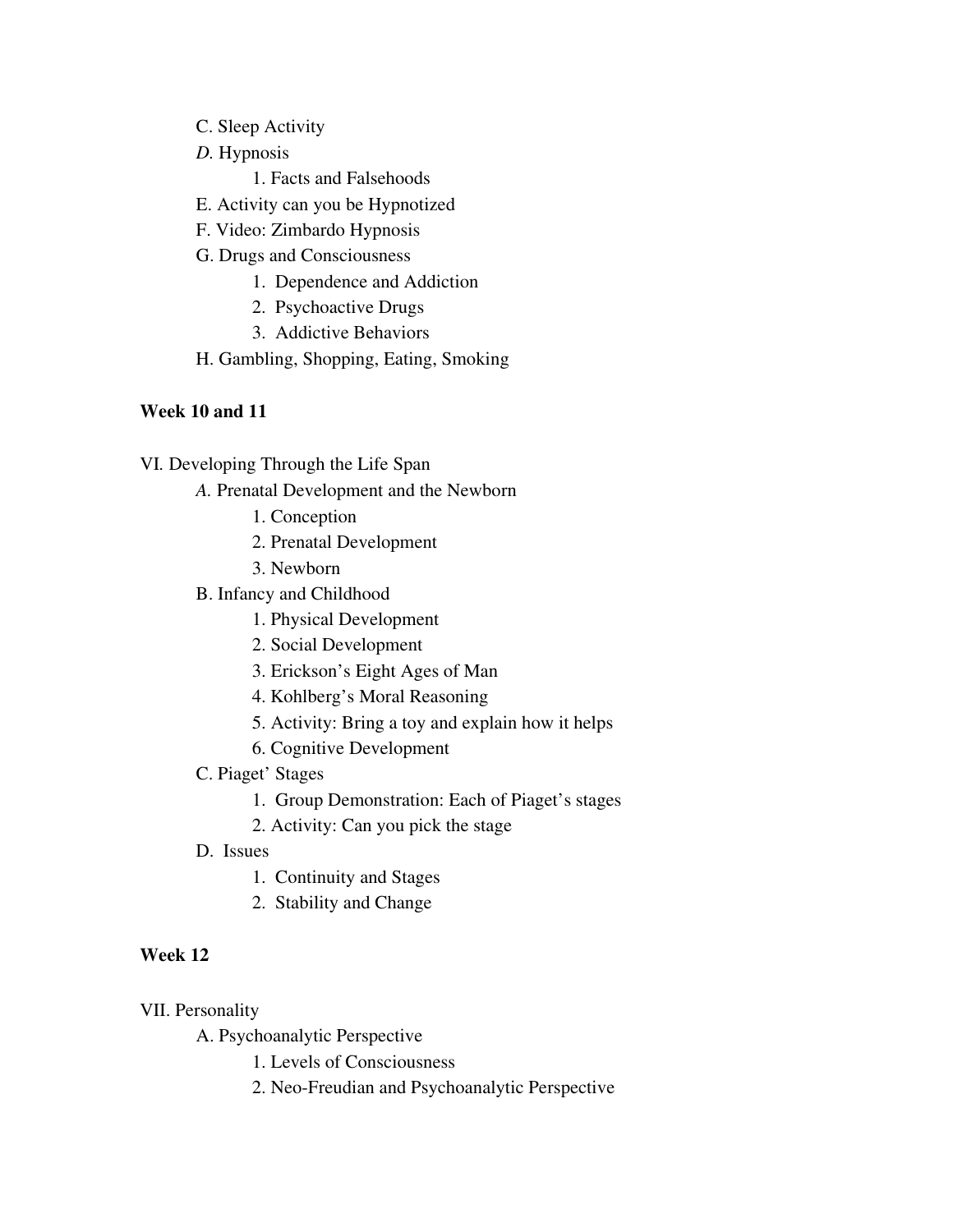B. Humanistic Perspective

- 1 .Maslow's Self-Actualizing Person
- 2. Carl Rogers' Person-Centered Perspective
- 3. Assessing the Self
- C. Activity: Personality Test
- D. Trait Perspective
	- 1. Exploring and Assessing Traits

## Week 13, 14 and 15

## VIII. Sensation

- A. Basic Principles
	- 1. Thresholds
- B. Top-down processing
- C. Activity: Subliminal messages; Backmasking
	- 1. Sensory Adaptation
- D. Vision
	- 1. Stimulus Input: Light Energy
	- 2. Eye
	- 3. Visual Information Processing
	- 4. Color Vision
- E. Activity: Pencil and Peripheral vision
- F. Hearing
	- 1. Sound Waves
	- 2. The Ear
- G. Touch, Taste, Smell
	- 1. Video: Phantom Limb
	- 2. Benefits of Touch
	- 3. Activity: Supertaster or Nontaster?
	- 4. Read: Man Who Mistook His Wife for a Hat

## IX. Perception

- A. Selective Attention
	- 1. Activity: Black t-shirt vs. White Shirts
	- 2. Activity: Penny Characteristics
- B. Illusions
	- 1. Activity: Make an Illusion book
- C. Perceptual Organization
	- 1. Depth Perception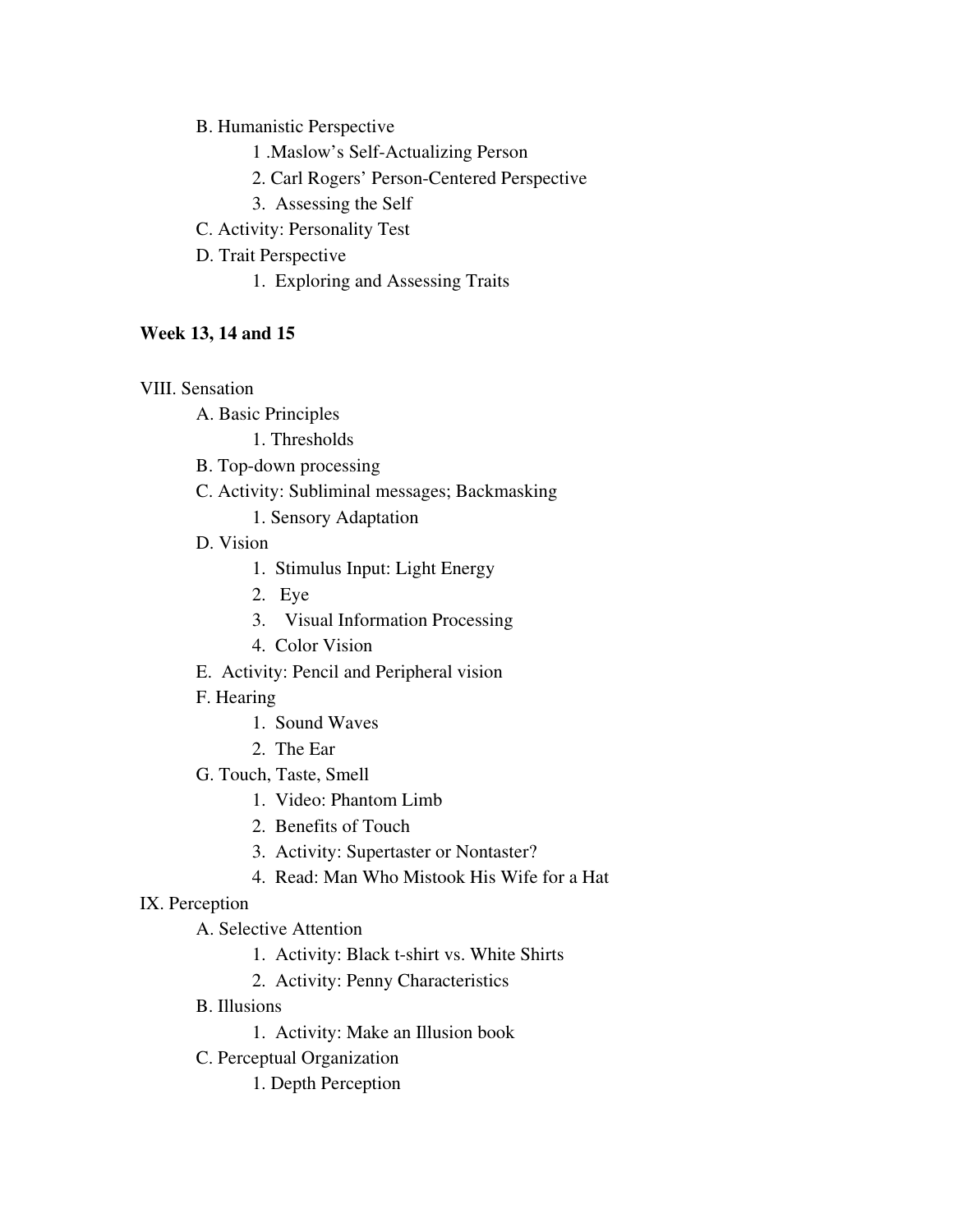- 2. Motion Perception
- 3. Perceptual Constancy
- D. Perceptual Interpretation
	- 1. Sensory Deprivation & Restored Vision
	- 2. Adaptation
	- 3. Perceptual Set
	- 4. Perception and the Human Factor
- E. Extrasensory Perception
	- 1. Claims of ESP
	- 2. Premonitions or Pretensions
	- 3. Testing ESP

#### Week 16 and 17

- X. Treatment of Psychological Disorders (Therapy)
	- A. Psychological Therapies
	- B. Psychoanalysis
	- C. Transference, Free Association, Hypnosis
		- 1. Humanistic Therapies
		- 2. Behavior Therapies
	- D. Aversion therapy
	- E. Token economies
		- 1. Cognitive Therapies
		- 2. Group and Family Therapies
		- 3. Activity: Name that Disorder
	- F. Evaluating Psychotherapies
		- 1. Is Psychotherapy Effective
		- 2. Commonalities among Psychotherapies

#### G. Biomedical Therapies

- 1. Drug Therapies
- 2. Brain Stimulation
- 3. Psychosurgery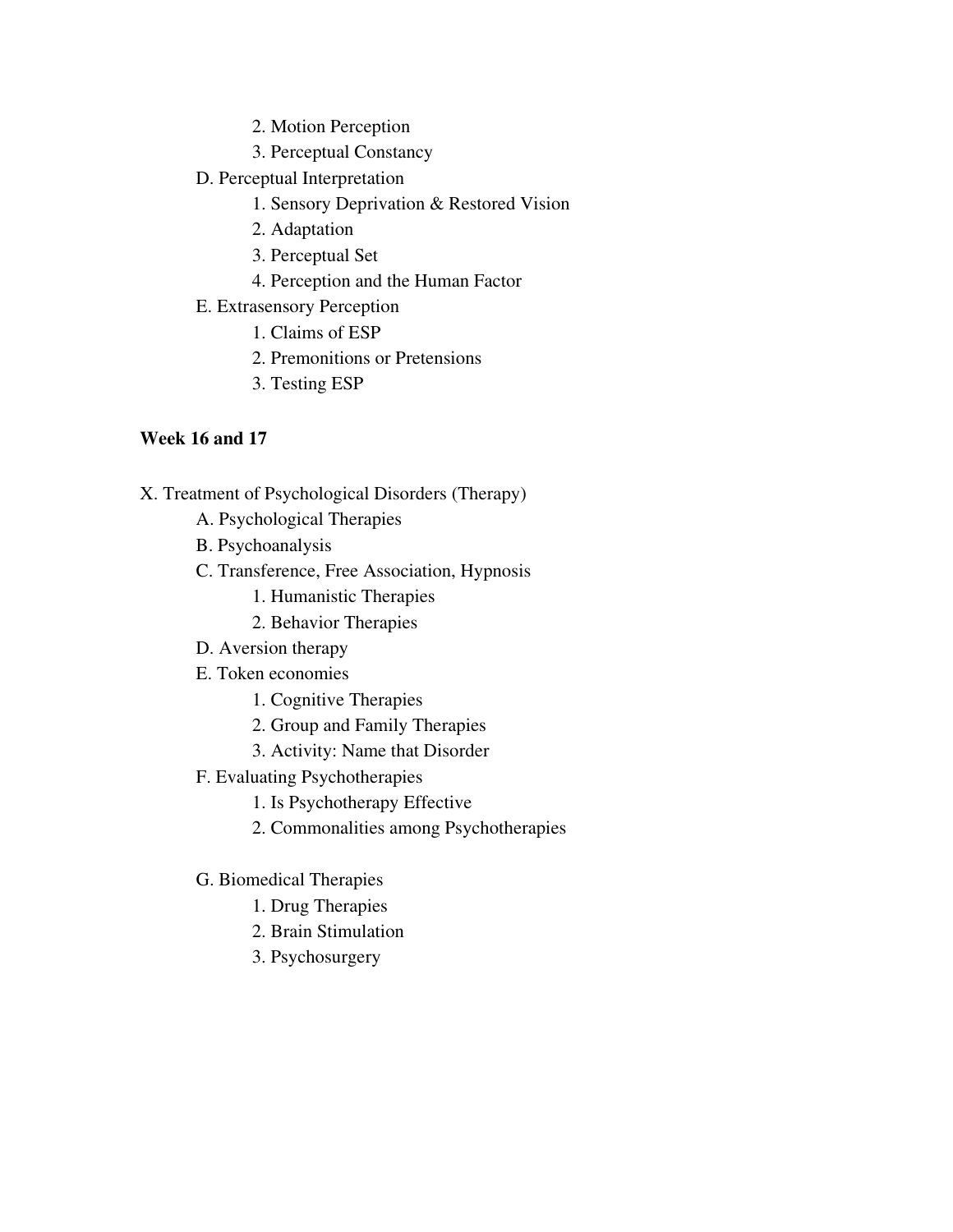Nine Weeks Test

#### Winter Break

## $2^{\rm nd}$  Semester

## Week 1 and 2

- XI. Motivation and Emotion
- A. Perspectives on Motivation
	- 1. Instincts and Evolutionary Psychology
	- 2. Drives and Incentives
	- 3. Hierarchy of Motives
- B. Hunger
- C. Sexual Motivation
- D. Need to Belong
- F. Motivation at Work

## XII. Emotion

- A. Theories of Emotion
- B. Embodied Emotion
- D. Expressed Emotion
- E. Experienced Emotion

#### Week 3 and 4

#### XIV. Learning

- A. How we Learn
- B. Classical Conditioning
	- 1. Pavlov's Experiments
		- a. Video: Classical Conditions
		- b. Video: Little Albert
	- 2. Extending Pavlov's Understanding
	- 3. Pavlov's Legacy
- C. Operant Conditioning
	- 1. Skinner's Experiments
		- a. Video: Skinner's Operant Conditioning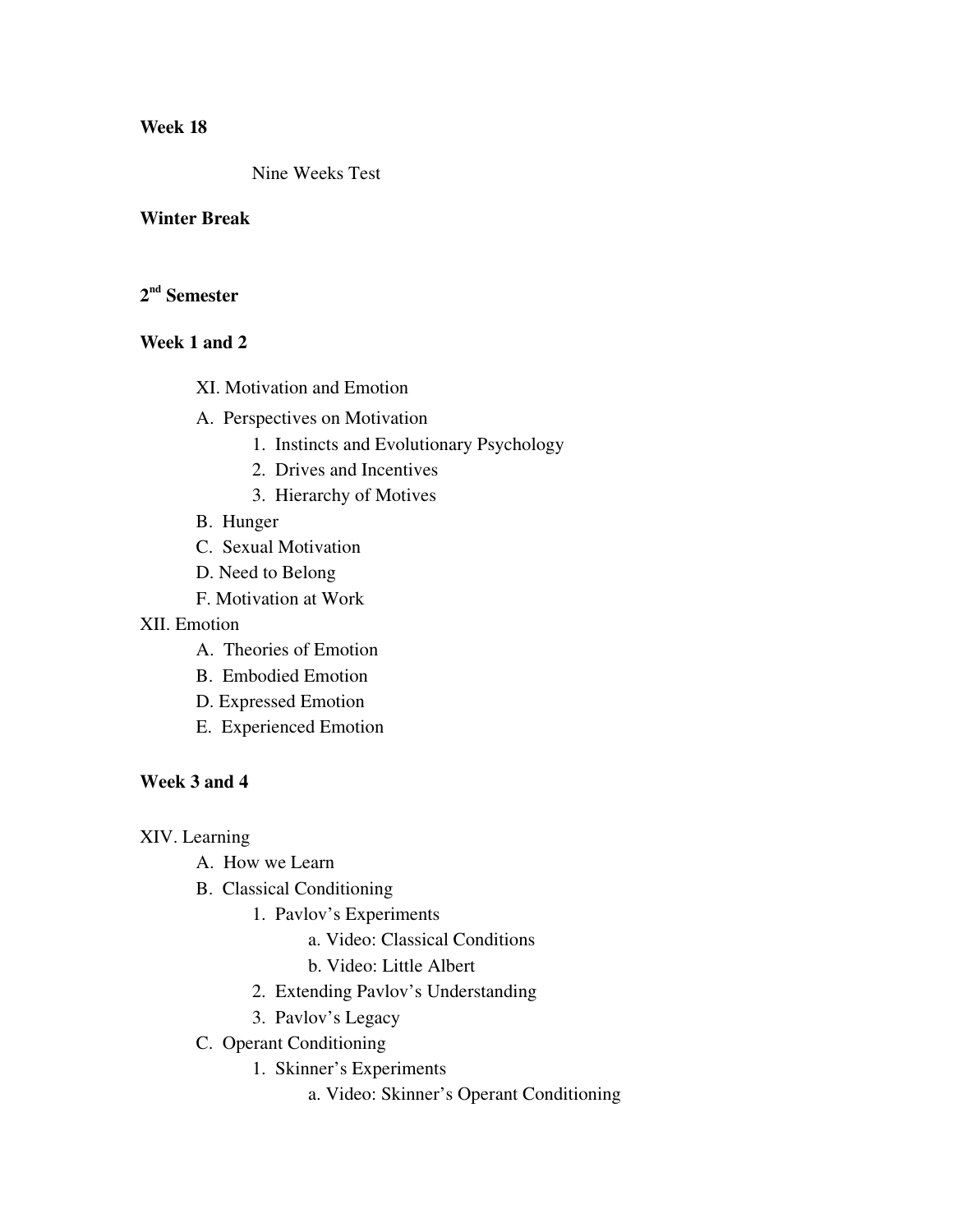- 2. Extending Skinner's Understanding
- 3. Skinner's Legacy
- D. Bandura's Experiments

## Week 5 and 6

## XV. Memory

- A. Encoding or Getting Information In
	- 1. How we Encode
	- 2. What we Encode
- B. Storage or Retaining Information
	- 1. Sensory Memory
	- 2. Short-Term Memory
	- 3. Long-Term Memory
- C. Retrieval
- D. Forgetting
	- 1. Encoding Failure
	- 2. Storage Decay
	- 3. Retrieval Failure
- E. Memory Construction
	- 1. Source Amnesia
	- 2. True and False Memories
	- 3. Eyewitness Recall
	- 4. Repressed or Constructed Memories of Abuse
- XVI. Thinking and Language
	- A. Thinking
		- 1. Concepts
		- 2. Problem Solving
	- B. Language
		- 1. Language Structure
		- 2. Language Development
	- C. Thinking and Language
		- 1. Language Influences Thinking
		- 2. Thinking in Images
	- D. Animal Thinking and Language
		- 1. Do Animals Think
		- 2. Do Animals Exhibit Language
		- 3. Language and Apes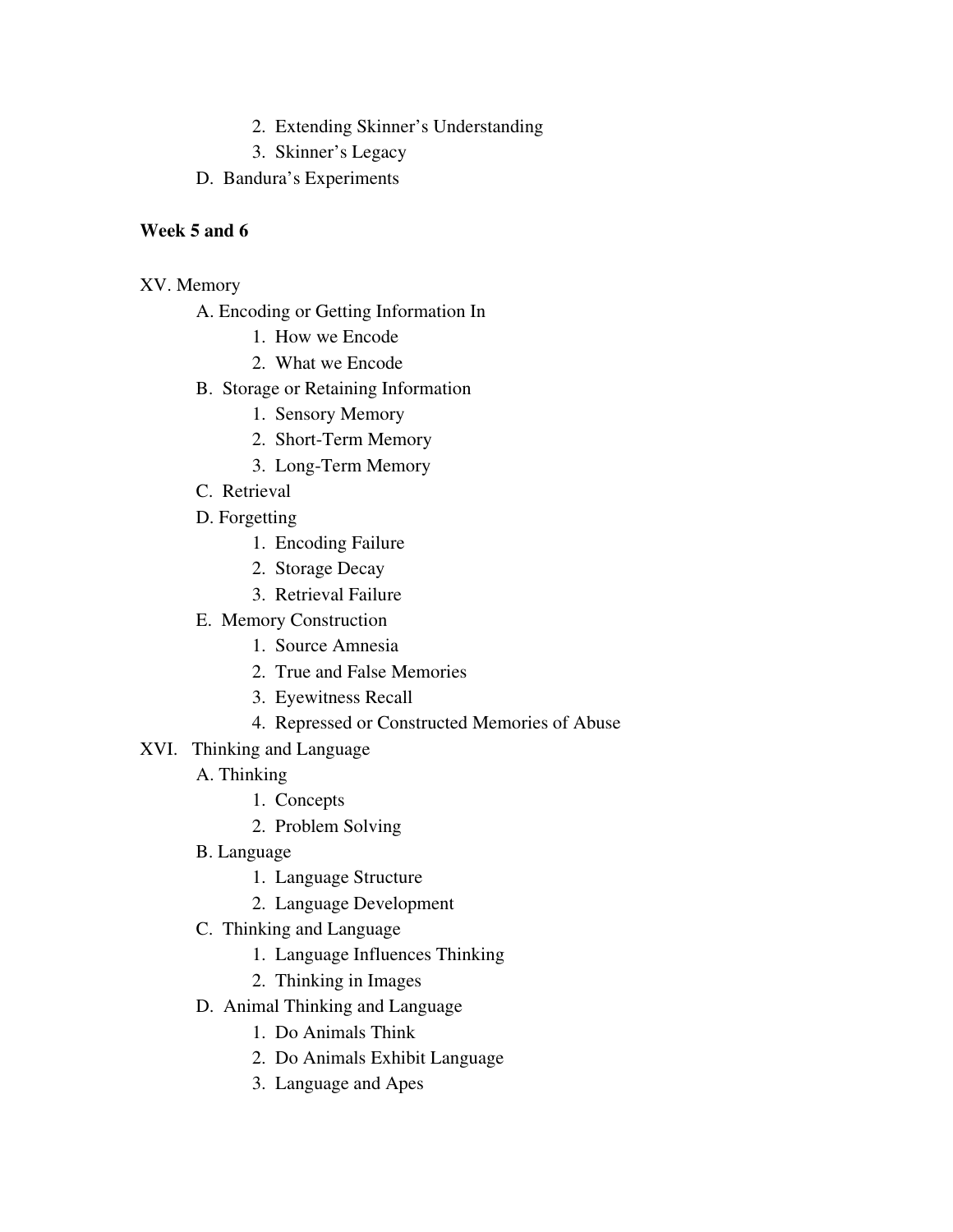XVII. Intelligence

- A. What is Intelligence
	- 1. What makes up Intelligence
	- 2. Emotional Intelligence
	- 3. Intelligence and Creativity
	- 4. Is intelligence Neurologically Measurable
- B. Assessing Intelligence
	- 1. Origins of Testing
	- 2. Modern Tests
	- 3. Principles of Test Construction
- C. Dynamics of Intelligence
	- 1. Stability or Change
	- 2. Extremes of Intelligence
- D. Genetic and Environmental Influences on Intelligence
	- 1. Genetic Influences
	- 2. Environmental Influences
	- 3. Group Differences in Intelligence Test Scores
	- 4. Question of Bias

#### Week 8 and 9

XVIII. Stress and Health

- A. Stress and Illness
	- 1. Stress and Stressors
	- 2. Stress and the Heart
	- 3. Stress and Susceptibility to Disease
- B. Promoting Health
	- 1. Coping with Stress
	- 2. Managing Stress
- C. Thinking Critically
	- 1. Modifying Illness-Related Behaviors
	- 2. Health or Old Snake Oil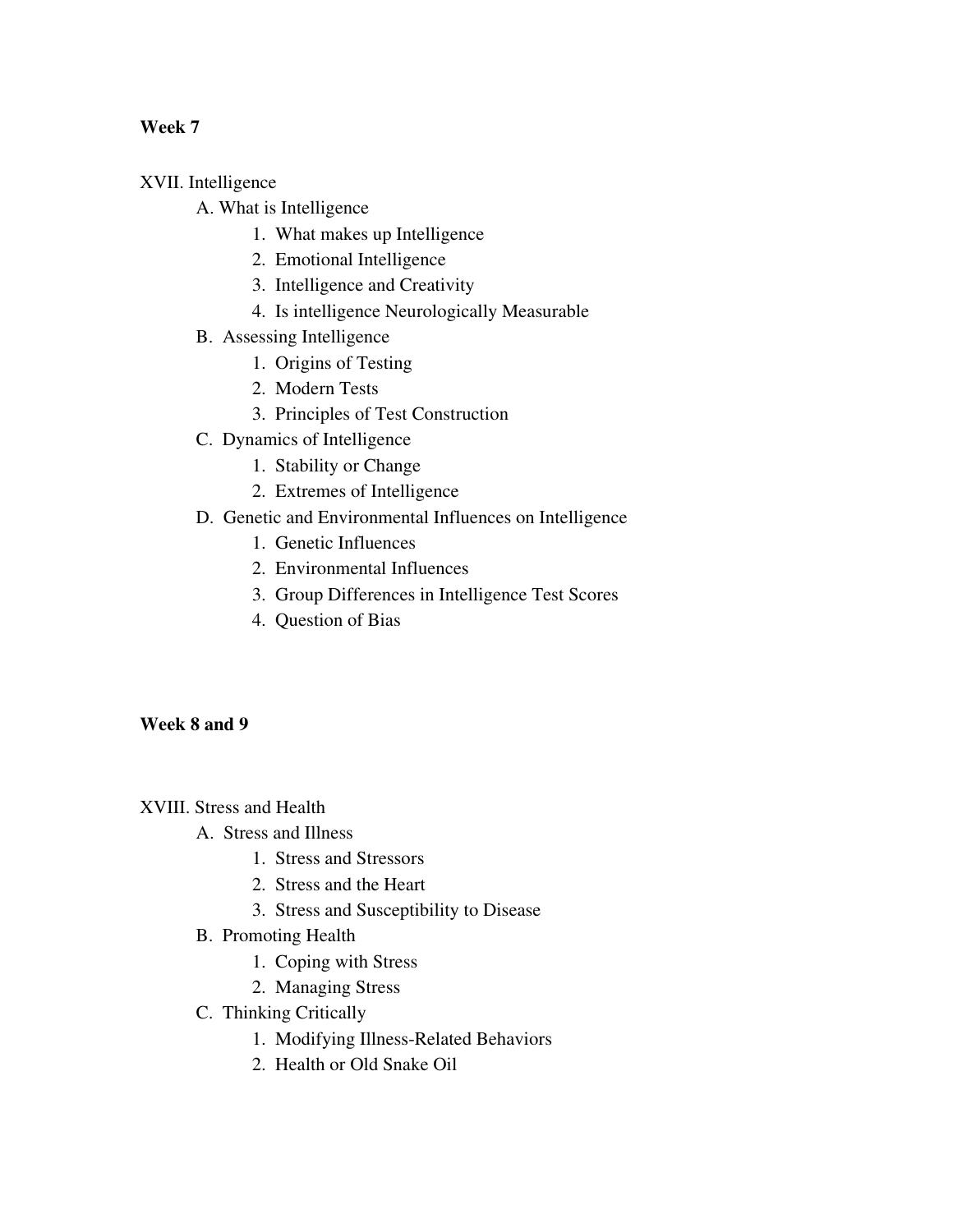## Week 10 and 11

- XIX. Disorders or Abnormal Psychology
	- A. Perspectives on Psychological Disorders
		- 1. Defining Psychological Disorders
		- 2. ADHD ?
		- 3. Understanding Psychological Disorders
		- 4. Classifying Psychological Disorders
		- 5. Labeling Psychological Disorders
		- 6. DSM IV
	- B. Anxiety Disorders
		- 1. Generalized Anxiety Disorder and Panic Disorder
		- 2. Phobias
		- 3. Obsessive-Compulsive Disorder
		- 4. Post-Traumatic Stress Disorder
	- C. Mood Disorders
		- 1. Major Depressive Disorder
		- 2. Bipolar Disorder
	- D. Schizophrenia
		- 1. Symptoms of Schizophrenia
		- 2. Subtypes of Schizophrenia
		- 3. Understanding Schizophrenia

# Week 12 and 13

- XX. Social Psychology
	- A. Social Thinking
		- 1. Attributing Behavior to Persons or Situations
		- 2. Attitudes and Actions
	- B. Social Influence
		- 1. Conformity and Obedience
		- 2. Group Influence
	- C. Social Relations
		- 1. Prejudice
		- 2. Aggression
		- 3. Conflict
		- 4. Attraction
		- 5. Altruism